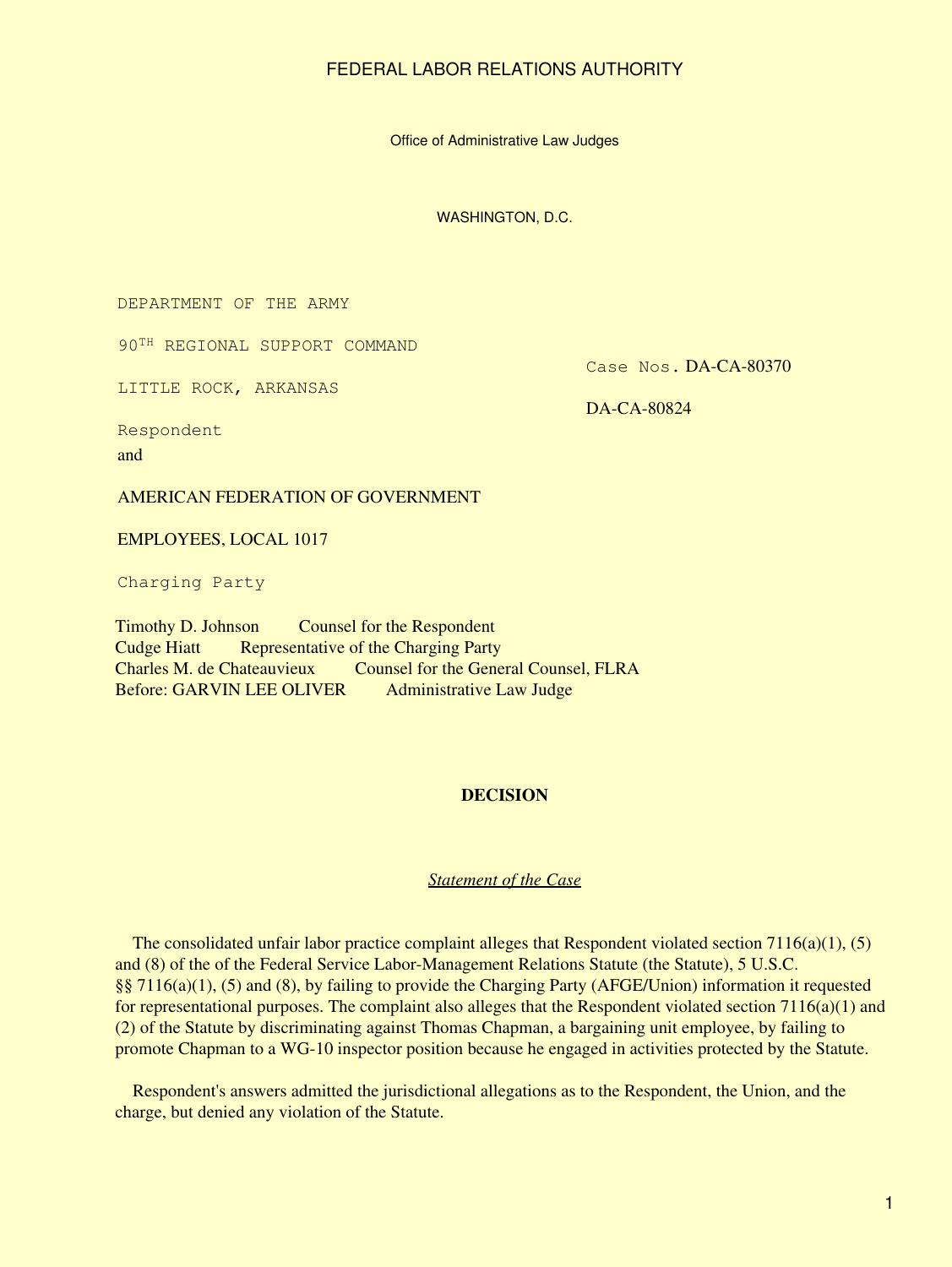For the reasons explained below, I conclude that the Respondent violated the Statute by failing to furnish the requested information in a timely manner. However, Respondent did not violate the Statute by discriminating against Mr. Chapman in the selection of the WG-10 inspector position.

 A hearing was held on May 6, 1999, in Alexandria, Louisiana. The parties were represented and afforded a full opportunity to be heard, adduce relevant evidence, examine and cross-examine witnesses, and file post-hearing briefs. The Respondent and the General Counsel filed timely, helpful briefs. Based on the entire record, including my observation of the witnesses and their demeanor, I make the following findings of fact, conclusions of law, and recommendations.

#### **Findings of Fact**

*The Respondent and the Charging Party*

The Respondent, is an agency under section  $7103(a)(3)$  of the Statute. The Union is a labor organization under section 7103(a)(4) of the Statute and the exclusive representative of a unit of employees appropriate for collective bargaining at the Respondent. The Union was certified as the exclusive representative in July 1997, replacing the National Federation of Federal Employees (NFFE), Local 386 as the result of an election. The Respondent and the Union verbally agreed at about that time that the provisions of the Respondent - NFFE negotiated agreement as well as past practices would remain in effect until a new agreement is reached. This was confirmed in writing on December 20, 1997.

*The Alleged Discrimination in Case No. DA-CA-80370*

 In July 1997, Thomas Chapman, a heavy mobile equipment repairman, WG-8, was serving as the shop steward for the NFFE bargaining unit and continued in that capacity for the AFGE. On July 9, 1997, Chapman filed a safety violation report against his then current supervisor.

 In September 1997, Mr. Chapman applied for a repair inspector WG-10 position, but was not selected. Another position became available in October 1997, and as a result of an inquiry by the Union, Mr. Chapman and others who had been referred for the first position were added to the selection register for the second position.

 In early November 1997, Chapman was the Union representative for two grievances filed by Union president Cudge Hiatt and, on November 20, 1997, Chapman filed a grievance against Daniel Simmons, his immediate supervisor and the selecting official for the WG-10 inspector position. The grievance concerned an outstanding personal debt Simmons allegedly owed Chapman for the purchase of a lawn mower in August 1996. Simmons understood the debt was to be paid by giving Chapman some Freon, and Chapman acknowledged that Freon was originally to be part of the payment. In the grievance Chapman requested to be paid a balance of \$130.00 and also claimed that this debt had compromised Simmons' ability to fairly rate him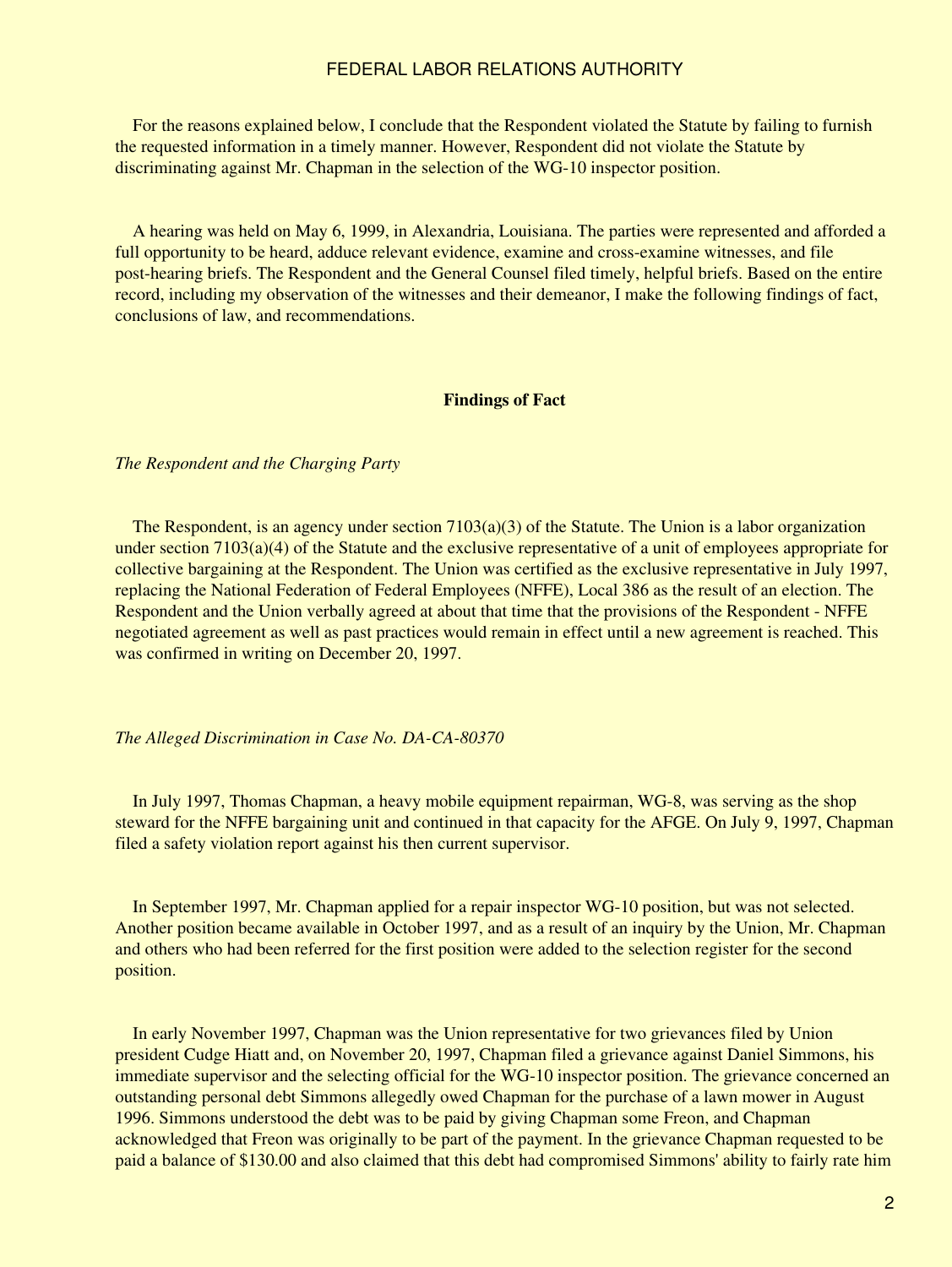on a June 1997 performance evaluation with which he was dissatisfied.

 After the grievance was filed, Chapman and Simmons discussed the grievance and Simmon's expressed concern that it could hurt his chances of a promotion. Chapman wrote a memorandum dated January 8, 1998, stating that he did not want the grievance to have any effect on Simmons' career, but wanted a response regarding the matter and would "ask for a relief in any ULP's resulting from this situation. . . ."

 Shortly thereafter, Simmons' supervisors instructed Simmons to pay Chapman the outstanding money owed for the lawn mower, and Simmons' immediate supervisor, Robert Arnold, counseled Simmons regarding having outside monetary dealings with his subordinate employees. Simmons paid Chapman the following day.

 On January 9, 1998, the Respondent denied Chapman's grievance, noting that Simmons had subsequently acknowledged and paid the debt and that any alleged improper performance rating should be timely addressed in the resolution process for contested performance evaluations.

 On January 13, 1998, the Union proposed a settlement agreement regarding the issues remaining in the grievance. The Union asked that no form of reprisal be taken against Chapman because of his filing the grievance against Simmons, such as by lowering his performance appraisals, denying him promotions, or giving him "more than his share of duty assignments which are considered negative by the grievant and his peers."

 Respondent refused to enter into the settlement agreement. Respondent stated that Chapman could address any perceived disparate treatment or reprisal through existing laws and regulations and it would not "relinquish management's right to assign duties to any employee . . . by allowing an undisclosed committee to determine what duties are or are not allowable."

 On February 6, 1998, Simmons selected Ronald Prince from the register for the WG-10 position instead of choosing Chapman or selecting from six other individuals on the list.

 Simmons had rated both Chapman and Prince on their knowledge, skills, and abilities in their merit promotion applications. Both were given the highest rating of "highly acceptable" based on their job performance. Simmons had supervised Chapman as a WG-8 for three years and Prince as a WG-8 for 13 months.

 The applications of Chapman and Prince reflect their previous experience. Both were called upon by Simmons to fill in occasionally as inspectors when WG-10 inspectors were not available. Prince had also performed the same or similar work required for a WG-10 when he had worked for six years, 1986 to 1993, as a WL-10 performing initial and final inspections for 11 mechanics. Prince had about 30 years of experience on miliary equipment while Chapman had 14 years. Prince stated on his application that he had used reference materials for 20 years while Chapman stated that he had used reference materials for three years as a WG-08 and for 14 years in the Army reserve.

 According to the testimony of two coworkers of Chapman, Daniel Shuler and Dannie Zimmerman, and statements made by the shop foreman, Norman Anika, Chapman is a more knowledgeable mechanic than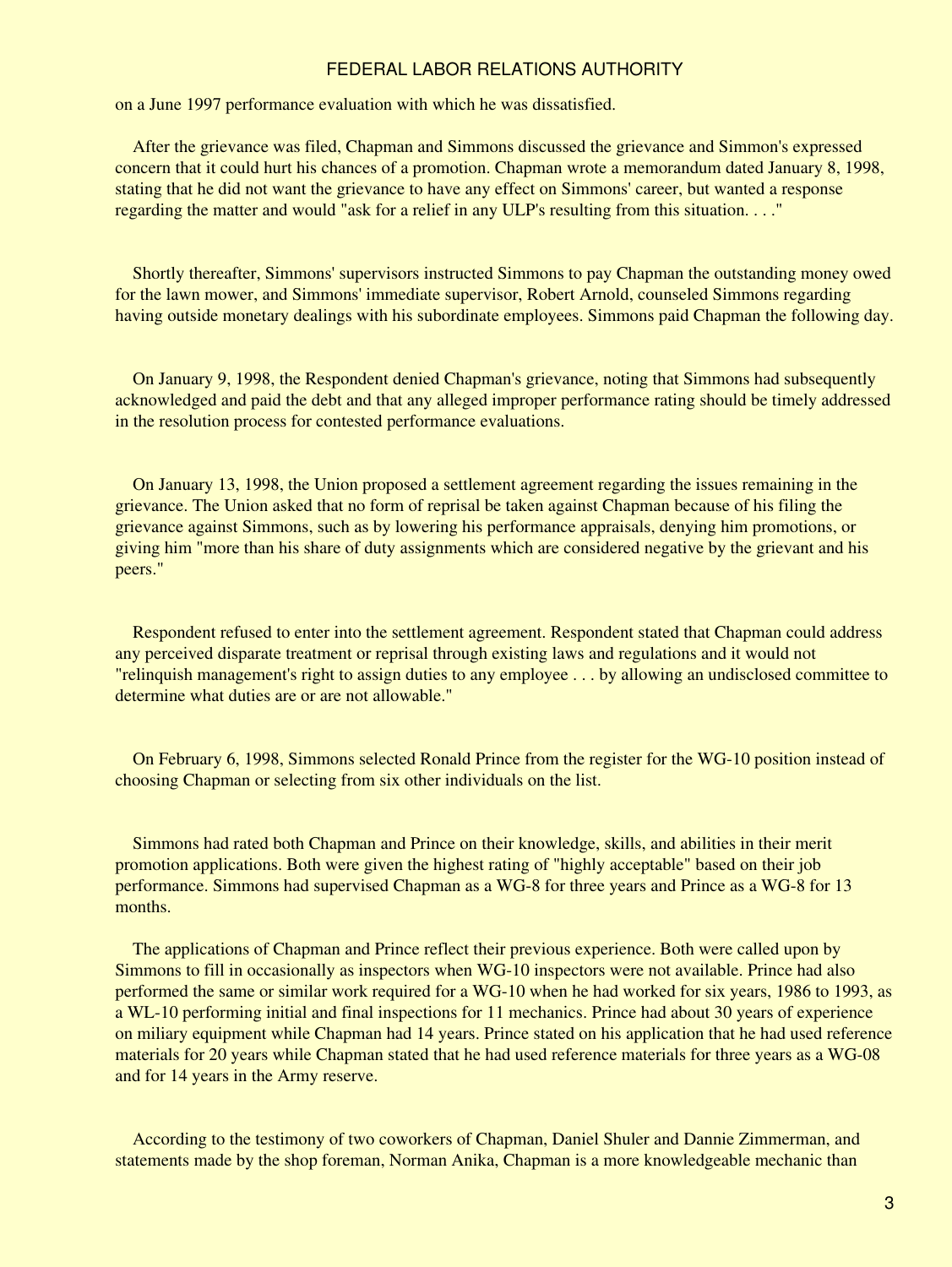Prince and is considered the "guy to go to" in the shop for technical guidance and advice.

 Shuler also expressed the opinion that "if you was in the union and you associate with certain people in the shop . . . that it might be bad for you." Union president Hiatt testified that although he was on the selection list and had received information that Simmon's "had feelings against me as a Union representative," he did not pursue a discrimination complaint because he did not consider himself best qualified.

 Daniel Simmons testified that he selected Prince because he felt Prince was the best qualified. Simmons stated he considered the applications, work habits, ability to inspect, and "real big" was experience, time in the system. He found Prince to be very knowledgeable, that he had done a good job inspecting for him when he was short of inspectors, and Prince's previous experience of six years as a WL-10 working with a lot of equipment demonstrated that he could perform the duties.

 Simmons claimed that Chapman was a good mechanic and could do the job, but he would have selected Jesse Buck instead of Chapman if Prince had not been available because Buck had more experience than Chapman. Simmons stated that among equal mechanics, he would go with the one with the most experience.

 Simmons claimed that he did not consider Chapman's grievance regarding the debt in the selection process as the debt had been paid, and he and his supervisors considered it a closed issue.

 At the time Simmons made the selection of Prince for the inspector position, Simmons was in the same reserve unit as Prince and was subordinate to Prince in rank. Simmons was an E-6 and Prince was an E-7. However, a captain was in charge and there is no evidence that Prince and Simmons were in a supervisor employee relationship. Since then Simmons has been promoted to E-7 and is not in the same chain of command as Prince.

#### *Alleged Refusal to Furnish Information in Case No. DA-CA-80824*

 On March 4, 1998, the Union submitted to Respondent through, Sally Dana, Fort McCoy Civilian Personnel Office in Wisconsin, an information request. As pertinent here, the Union asked for: copies of all daily man-hour accounting work sheets for Thomas Chapman and Ronald Prince for the time period September 30, 1996 - February 13, 1998; all Equipment Inspection and Maintenance Work Sheets (Form 2404s) with local time accounting slips for each job order to include 01 and 06 time for the time period September 30, 1996 - February 13, 1998, for Thomas Chapman and Ronald Prince; and any and all training certificates for any and all schools attended by Thomas Chapman and Ronald Prince for the time period September 30, 1996 - February 13, 1998.

 The Union explained that it needed the information to determine if the agency imposed disparate treatment, discrimination and pre-selection regarding the WG-10 inspector position; if work was fraudulently signed off as being performed; and if favoritism was taking place with regards to preferential job assignments, details, and training.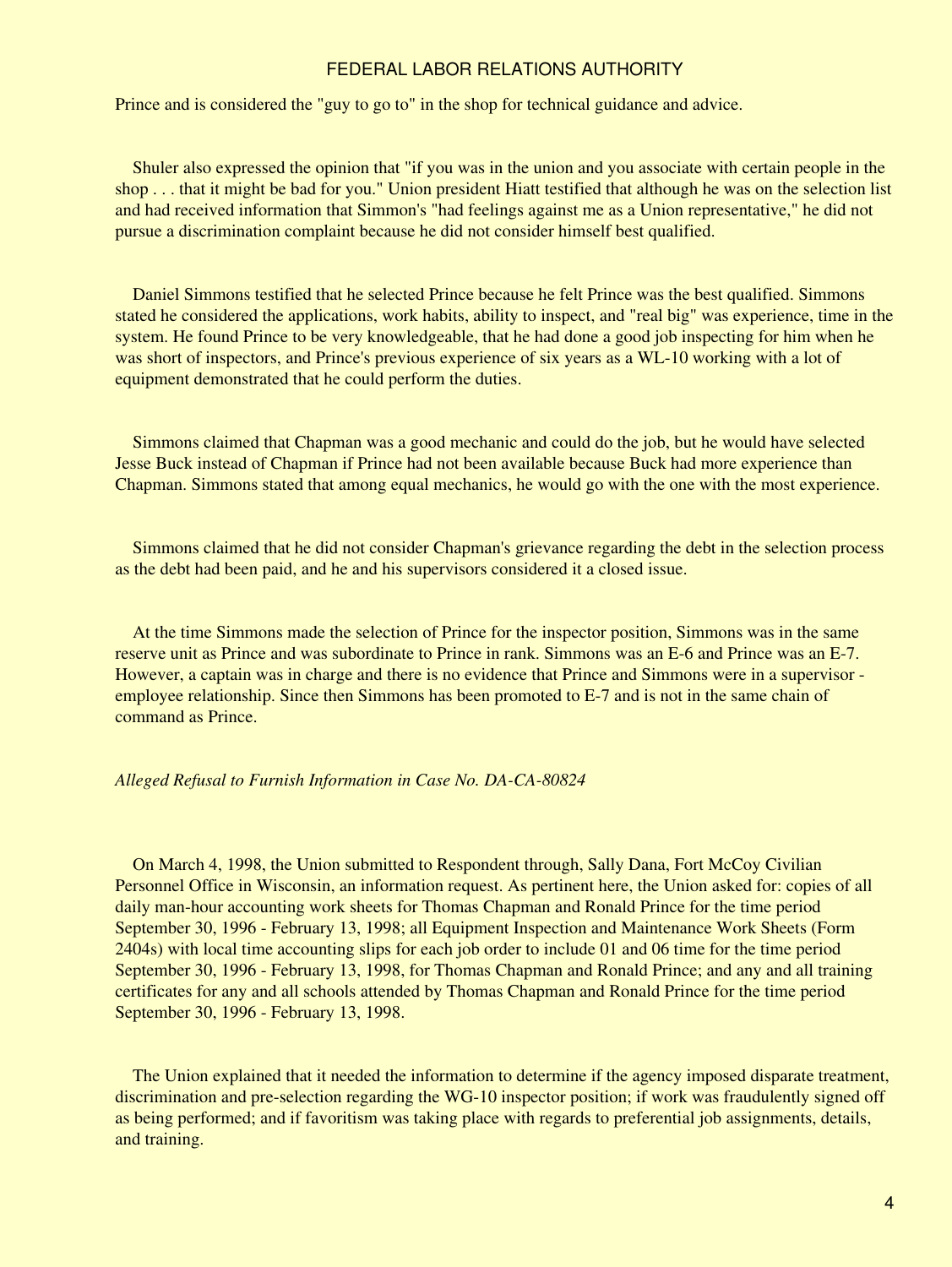Shortly thereafter, Respondent offered to provide the Union the Form 2404s, access to a copy machine and supplies, and official time in order for the Union to make copies of the material. The Union insisted that Respondent make and furnish the copies as it had found that making its own copies was unsatisfactory in connection with an earlier information request in 1997.

 The Union filed the unfair labor practice charge regarding the failure to furnish information on July 31, 1998. The information request remained outstanding through January 1999 despite several conversations between management and Union officials over who should make the copies.

 On February 9, 1999, Respondent and the Union entered into a memorandum of agreement in which the Respondent agreed to furnish all of the outstanding data in its entirety to the Union within fifteen days. In early March 1999, Respondent provided the Union with what it claimed was all the information that was still in existence. The information provided included some but not all of the information that the Union had requested. The Form 2404s had been replaced by a computerized system during at least part of the period covered by the request.

 In response to the requests for training certificates, Respondent provided in March 1999 some training certificates of Mr. Prince which he had evidently attached to his WG-10 application. Despite a seemingly contrary provision in the collective bargaining agreement, Respondent does not normally maintain training certificates in the regular course of business and is not required by OPM to do so. Thus, no other training certificates were available.

 On March 10, 1999, the Union found a box under a copying machine which contained some of the requested and missing 2404's. The box may have been placed there in connection with a previous Union request for much of the same or similar material. After reviewing the contents of the box, the Respondent gave the box to the Union.

 The Union, based on the contents of the box, prepared and provided Respondent a list describing documents which it had requested and considered still missing. Respondent again asserted that such documents no longer existed. However, the Union received information that the missing documents were maintained in a vault in the ECS arms room and the Union was subsequently provided by an office clerk one of the missing 2404's. The Union advised Scott Sanders, Respondent's administrative officer, of this possible location of the missing documents, but had received no official response prior to the hearing. Mr. Simmons contended that the administrative technician had already gone through the material in the vault to provide the information that had been made available to the Union in early March 1999.

### **Discussion and Conclusions of Law**

### A. *The Information Request*

Section 7114(b)(4) of the Statute provides that the duty to bargain in good faith includes, among other things, the obligation --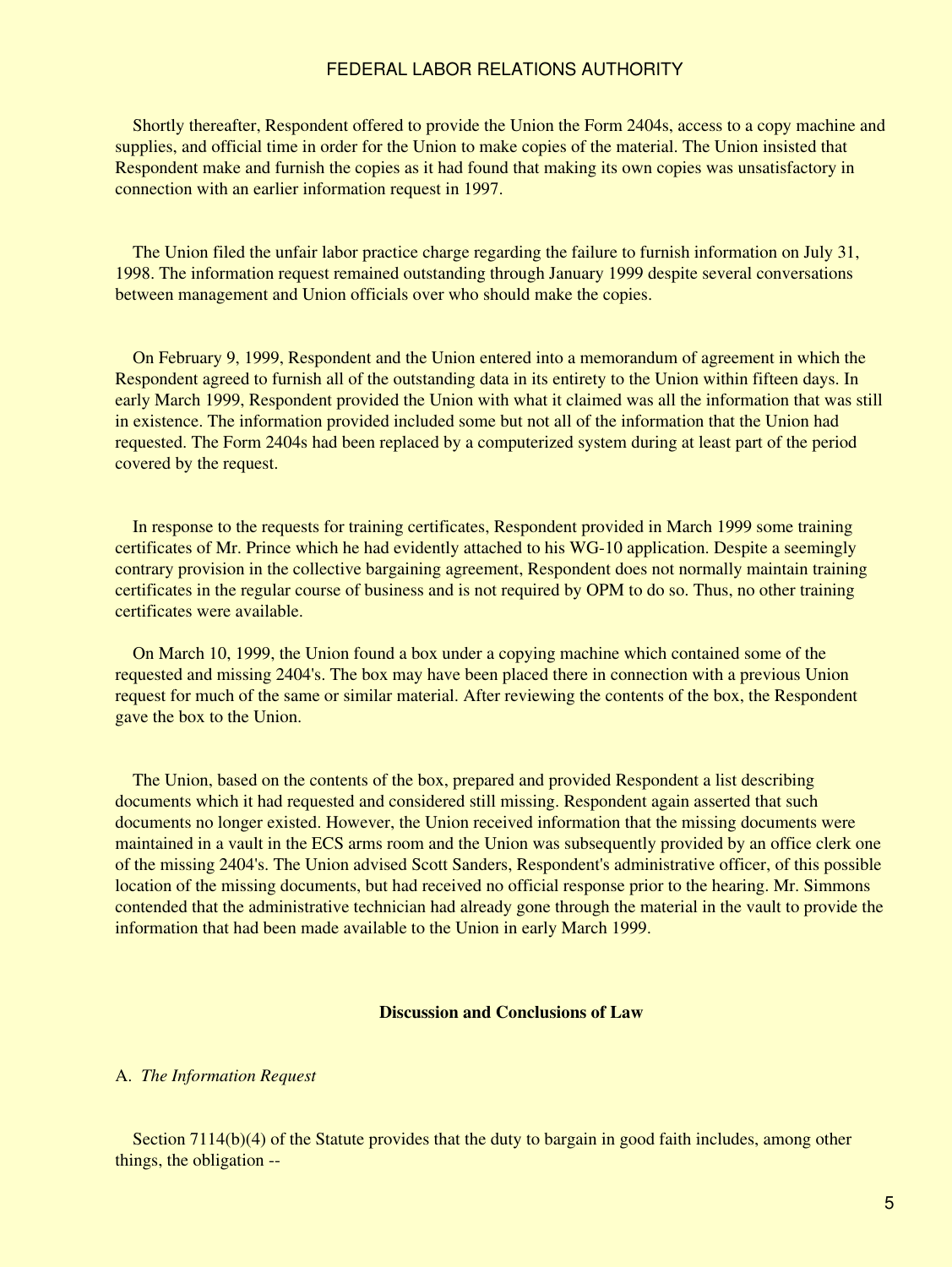(4) in the case of an agency, to furnish to the exclusive representative involved, or its authorized representative, upon request and, to the extent not prohibited by law, data --

(A) which is normally maintained by the agency in the regular course of business;

 (B) which is reasonably available and necessary for full and proper discussion, understanding, and negotiation of subjects within the scope of collective bargaining; and

 (C) which does not constitute guidance, advice, counsel, or training provided for management officials or supervisors, relating to collective bargaining . . . .

Section  $7116(a)(1)$ ,  $(5)$  and  $(8)$  of the Statute provides:

(a) For the purpose of this chapter, it shall be an unfair labor practice for an agency --

 (1) to interfere with, restrain, or coerce any employee in the exercise by the employee of any right under this chapter;

\* \* \* \*

 (5) to refuse to consult or negotiate in good faith with a labor organization as required by this chapter;

\* \* \* \*

(8) to otherwise fail or refuse to comply with any provision of this chapter.

\* \* \* \*

 The General Counsel contends that the Respondent's refusal to provide the requested information was inconsistent with its obligations under Section 7114(b)(4) of the Statute and therefore violated Section  $7116(a)(1)$ ,  $(5)$  and  $(8)$  of the Statute.

 The Respondent does not dispute the fact that the Union established a particularized need for the information as required by *Internal Revenue Service, Washington, D.C. and Internal Revenue Service, Kansas*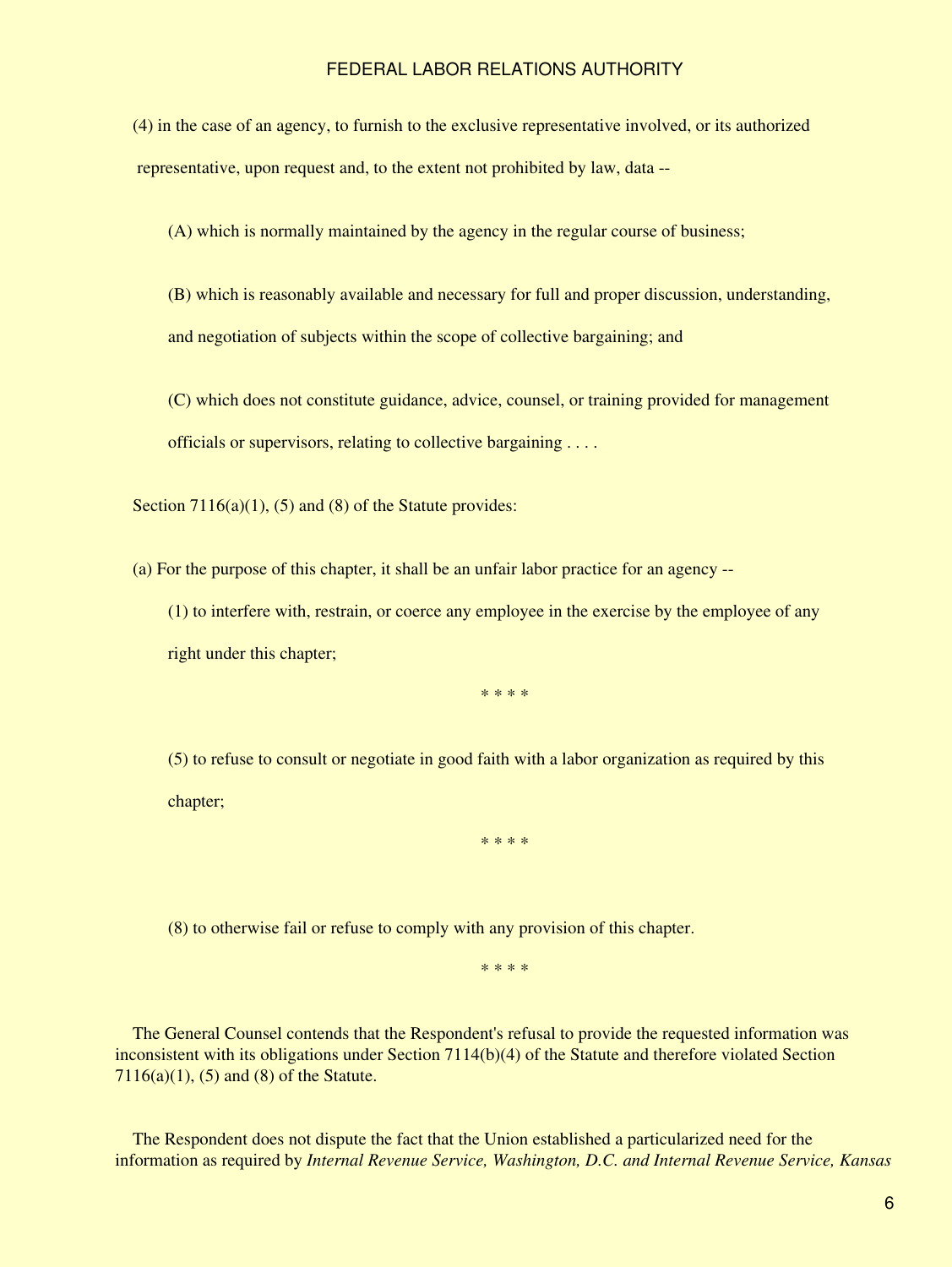*City Service Center, Kansas City, Missouri,* 50 FLRA 661 (1995)(*IRS*), thus demonstrating that the information is necessary. The record also establishes that this requirement and the other statutory requirements for disclosure of the information have been met.

 The Respondent claims that there was never a refusal to furnish the available information to the Union; that it initially offered to provide the Union with official time and access to a copy machine and materials so that the Union could make the copies, and it later copied and supplied the available information to the Union. The record reflects that of the three categories of information requested in March 1998, the daily man-hour accounting work sheets, Form 2404s, and training certificates for Thomas Chapman and Ronald Prince, the available training certificates were not supplied until March 1999, some twelve months later. Respondent did not begin to furnish the other items until January 1999, some ten months later.

 The obligation to furnish information in a timely manner attaches at the time of the request not the filing of an unfair labor practice charge. *U.S. Department of Justice, Office of Justice Programs*, 45 FLRA 1022 (1992)(Justice). Respondent failed to furnish the information in a timely manner, and the failure to supply information in response to a union's request for information in a timely manner violates section  $7116(a)(1)$ ,  $(5)$ and (8) of the Statute. *U.S. Department of the Treasury, U.S. Customs Service, Southwest Region, Houston, Texas*, 43 FLRA 1362 (1992); *Justice*, 45 FLRA at 1026-27.

 Giving the Union an opportunity to review and make copies of part of the requested information, the Form 2404s, did not satisfy the obligation to timely furnish the rest of the requested information. *Department of Justice, U.S. Immigration and Naturalization Service, U.S. Border Patrol, El Paso, Texas*, 43 FLRA 697, 708 (1991) *rev'd and enforcement denied on other grounds sub nom. DOJ, INS, USBP, El Paso, TX,* 991 F.2d 285 (5th Cir. 1993)*.* Inasmuch as Respondent did eventually copy the information for the Union, it is unnecessary to decide whether its initial offer to have the Union copy a portion of the requested information, the Form 2404s, on official time would have satisfied its statutory obligations.[\(1\)](#page-11-0)

 With regard to the Respondent's position that additional information beyond that furnished in January and March 1999 does not exist, the Union has received information that additional form 2404s are located in the vault of the arms room and it has been provided one of the missing forms it was requesting from that source. The Respondent has not officially responded to this information other than to assert that this location was previously searched for the information it provided the Union in March 1999.

 In *Department of Health and Human Services, Social Security Administration*, 36 FLRA 943, 950 (1990), the Authority defined what is meant by the phrase "reasonably available" in section 7114(b)(4) of the Statute. It found that "available" referred to information which is accessible or obtainable, while "reasonable" referred to means that are not extreme or excessive. It appears that information in the vault of the arms room is accessible or obtainable and the Respondent has not shown that a further search for the requested information in this location would require extreme or excessive means. Therefore, it will be recommended that the Respondent conduct a further search and furnish any additional portions of the requested information which may be located.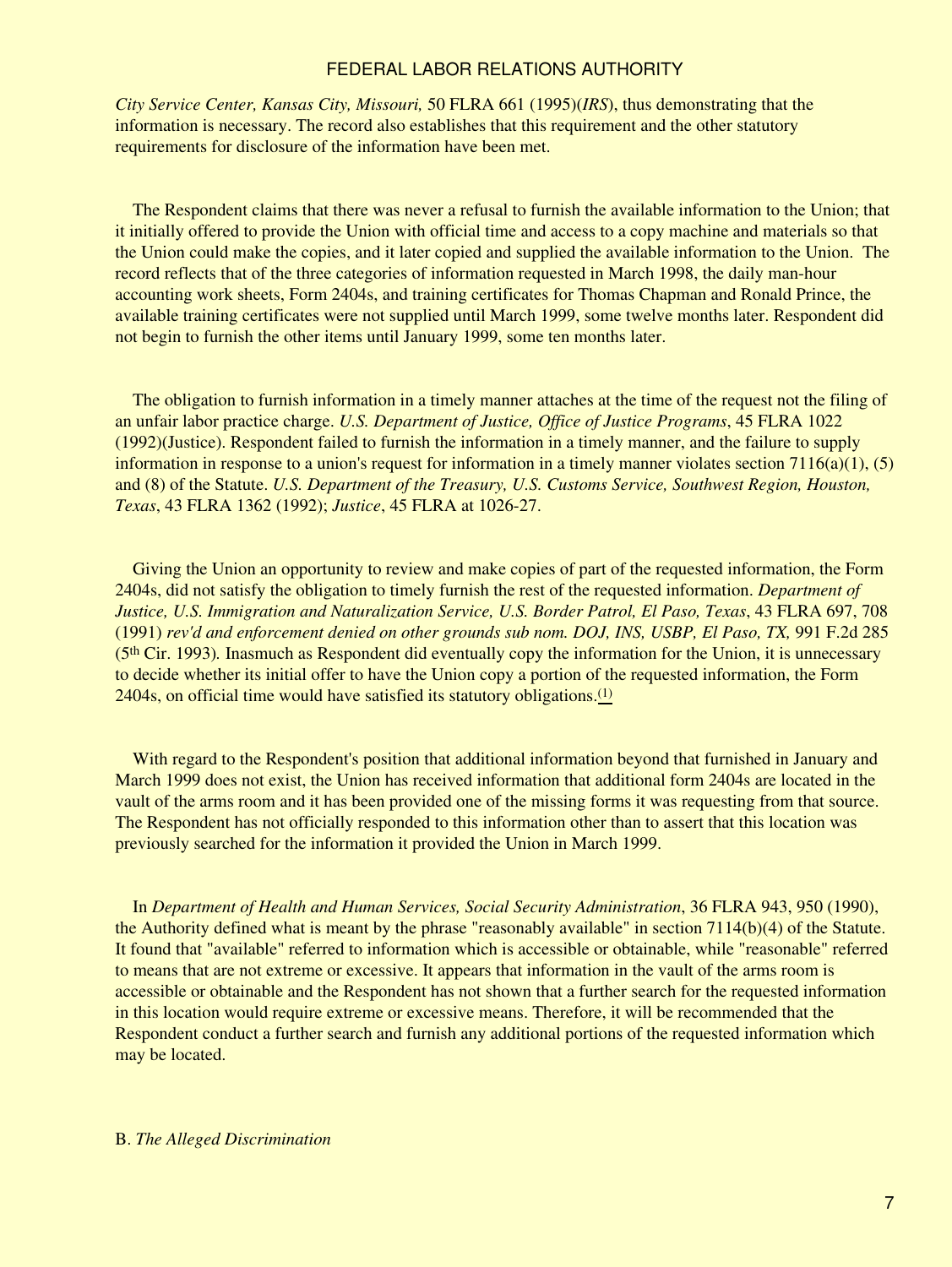Section 7116(a)(1) of the Statute provides that it shall be an unfair labor practice for an agency to interfere with, restrain, or coerce any employee in the exercise of any right provided by the Statute. Consistent with the findings and purpose of Congress as set forth in section 7101, section 7102 of the Statute sets forth certain employee rights including the right to form, join, or assist any labor organization freely and without fear of penalty or reprisal and that each employee shall be protected in the exercise of such right. Such right includes the right to act for a labor organization in the capacity of a representative. Section  $7116(a)(2)$  of the Statute provides that it shall be an unfair labor practice for an agency to encourage or discourage membership in any labor organization by discrimination in connection with hiring, tenure, promotion, or other conditions of employment.

#### C. *The Authority's Analytical Framework*

 Under the Authority's analytical framework for resolving complaints of alleged discrimination under section 7116(a)(2) of the Statute, the General Counsel has, at all times, the overall burden to establish by a preponderance of the evidence that: (1) the employee against whom the alleged discriminatory action was taken was engaged in protected activity; and (2) such activity was a motivating factor in the agency's treatment of the employee in connection with hiring, tenure, promotion, or other conditions of employment. As a threshold matter, the General Counsel must offer sufficient evidence on these two elements to withstand a motion to dismiss. However, satisfying this threshold burden also establishes a violation of the Statute only if the respondent offers no evidence that it took the disputed action for legitimate reasons. Where the respondent offers evidence that it took the disputed action for legitimate reasons, it has the burden to establish, by a preponderance of the evidence, as an affirmative defense that: (1) there was a legitimate justification for its action; and (2) the same action would have been taken even in the absence of protected activity. *United States Air Force Academy, Colorado Springs, Colorado*, 52 FLRA 874, 878-89 (1997); *Federal Emergency Management Agency*, 52 FLRA 486, 490 n.2 (1996); *Letterkenny Army Depot*, 35 FLRA 113 (1990) (*Letterkenny*).

### D. *Protected Activity - Motivation*

 The Respondent contends that Chapman's grievance was not protected activity. Respondent claims that Chapman was not a Union representative and his grievance was not valid as there was no contract in force on November 20, 1997, under which a grievance could have been filed. The Respondent also asserts that the grievance would have been excluded from the contract anyway as he skipped the first step and it related to a personal debt.

 The record indicates that Chapman was a Union representative during the pertinent period, that there was a grievance procedure, and there is no indication in the record that his grievance was ever considered by the Respondent to be invalid in any respect insofar as its processing was concerned.

 The record reflects that there was an oral agreement that the provisions of the Respondent - NFFE, Local 386 agreement would remain in effect until a new agreement was reached. It is also well settled that,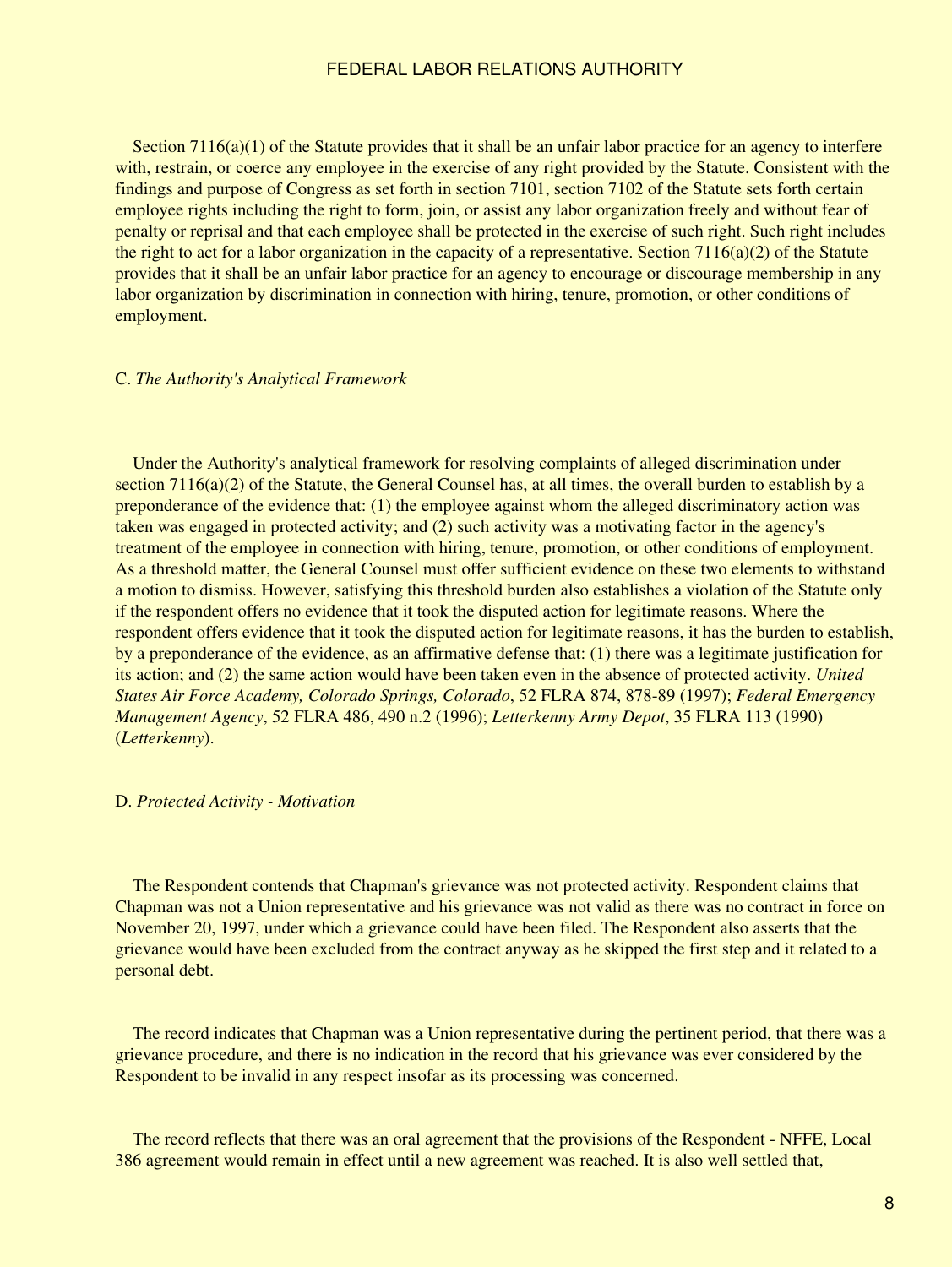following the expiration of an agreement and the election of a new collective bargaining representative, mandatory subjects of bargaining, such as a grievance procedure, continue by operation of law, to the maximum extent possible, following the expiration an agreement, in the absence of either an express agreement to the contrary or the modifications of those conditions of employment in a manner consistent with the Statute. Permissive subjects of bargaining, such as the designation of union representatives, do not survive where one party exercises its right to terminate the designation. *See Federal Aviation Administration, Northwest Mountain Region, Seattle, Washington and Federal Aviation Administration, Washington, D.C.*, 14 FLRA 644 (1984); *Department of Transportation, Federal Aviation Administration, San Diego, California*, 15 FLRA 407 (1984). Accordingly, the grievance procedures and the designation of union representatives continued in full force and effect at all times relevant herein by operation of law, because the parties did not expressly provide to the contrary.

 The filing of a grievance by Chapman was clearly protected activity regardless of the merits of the grievance. 5 U.S.C. § 7121; *Headquarters Forces Command, Fort McPherson, Georgia*, 53 FLRA 1715 (1998). The grievance clearly related to the employment of the employee as it involved the supervisor's alleged inability to rate the employee fairly because of the conflict of interest allegedly caused by the personal debt owed to the employee by the supervisor. *See U.S. Department of Justice, Bureau of Prisons, Federal Correctional Institution, Bastrop, Texas*, 51 FLRA 1339, 1344 (1996)("Grievance" to be interpreted in light of its broad definition under section 7103(a)(9) of the Statute.) Therefore, the General Counsel satisfied the threshold burden by showing that Chapman was engaged in protected activity as a Union steward during the pertinent period and filed grievances. Specifically, on November 20, 1997, Chapman filed a grievance against Simmons, his supervisor and the selecting official for the WG-10 inspector position. It is undisputed that Respondent through Simmons and his supervisors were aware of Chapman's protected activity.

 The General Counsel also satisfied the threshold burden of showing that consideration of such activity was a motivating factor in the selection process. This was shown by: (1) the closeness in time between the protected activity and management's selection decision, which may support an inference of illegal anti-union motivation, although it is not conclusive proof of a violation, *General Services Administration, Region IX, San Francisco, California*, 40 FLRA 973, 982 (1991); (2) the fact that Simmons expressed concern that the grievance could affect his own promotional opportunities; and (3) some suggestion, although vague, of union animus in the workplace.

#### E. *Affirmative Defense Established*

 Although the General Counsel satisfied the threshold burden, the Respondent established an affirmative defense for its actions. The Respondent established, through the testimony of Simmons, whom I credit, that it had a legitimate, nondiscriminatory justification for its action in selecting Prince and that it would have taken the action even in the absence of the protected activity. Even though Prince did not have as much experience with the Respondent as Chapman and Chapman is regarded as a superior mechanic, Prince had much more over-all experience than Chapman and previously performed the same or similar inspection work for six years, experience which Chapman did not have. The General Counsel argues, but did not establish, that this reason was a pretext for Respondent's not selecting Chapman. There is no evidence that the Respondent improperly used its judgment regarding what aspects of the job and the applicants' backgrounds were most important in distinguishing among the applicants.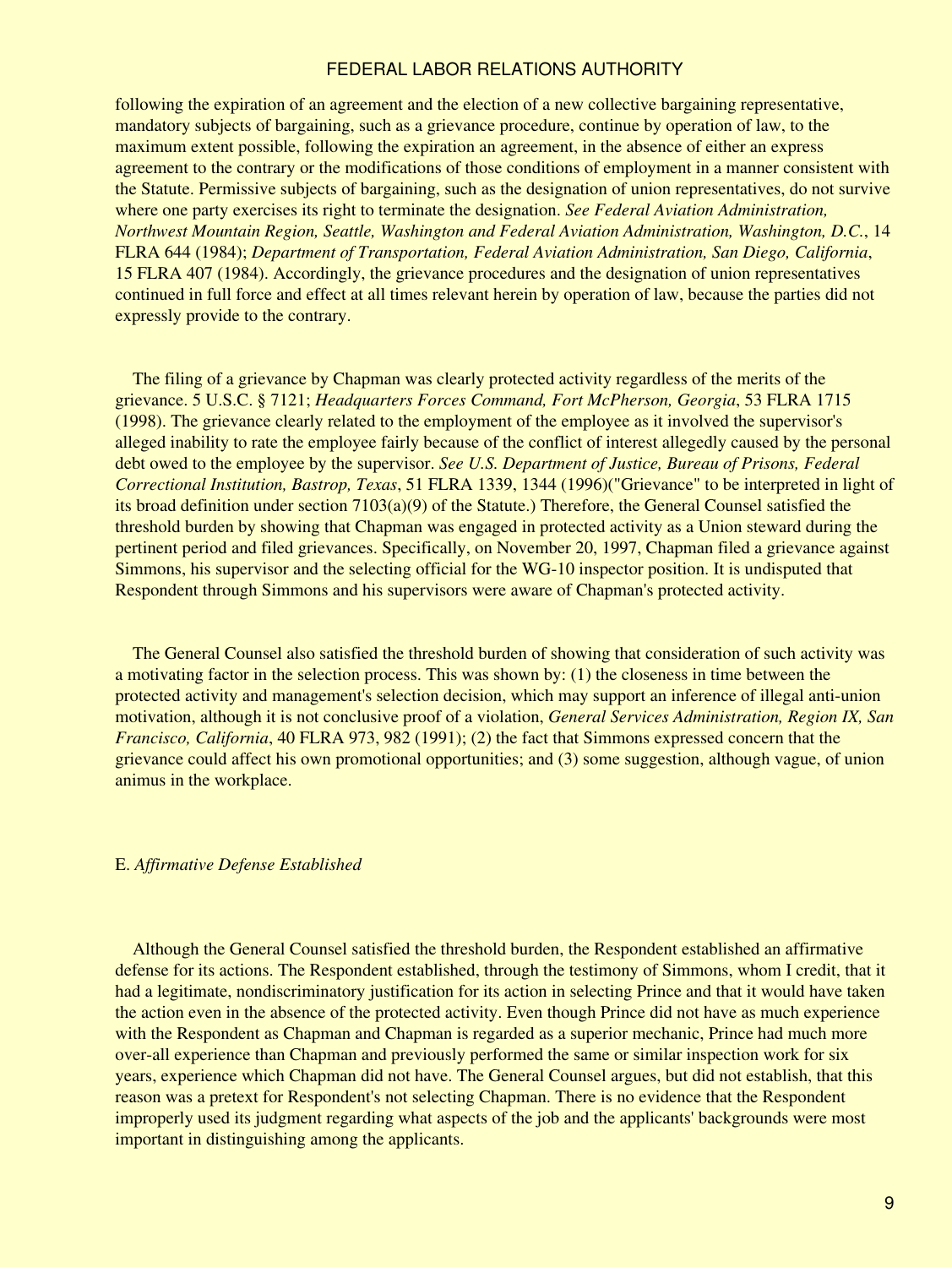I conclude that a preponderance of the evidence does not establish that the Respondent violated section  $7116(a)(1)$  and (2) by failing to promote Chapman to the WG-10 inspector position.

Based on the above findings and conclusions, it is recommended that the Authority issue the following Order:

### **ORDER**

 Pursuant to section 2423.41(c) of the Federal Labor Relations Authority's Rules and Regulations and section 7118 of the Federal Service Labor-Management Relations Statute, it is hereby ordered that the Department of the Army, 90<sup>th</sup> Regional Support Command, Little Rock, Arkansas, shall:

1. Cease and desist from:

 (a) Failing and refusing to furnish the American Federation of Government Employees, Local 1017, information in a timely manner, as required by law, including the information in its March 4, 1998, information request, as amended.

 (b) Otherwise failing and refusing to furnish the American Federation of Government Employees, Local 1017, the exclusive representative of certain of its employees, upon request, data which is normally maintained in the regular course of business, which is reasonably available and necessary for full and proper discussion, understanding, and negotiation of subjects within the scope of collective bargaining, which does not constitute guidance, advice, counsel, or training provided for management officials or supervisors relating to collective bargaining, and which is not prohibited by law from release.

 (c) In any like or related manner, interfering with, restraining, or coercing its employees in the exercise of their rights assured by the Statute.

2. Take the following affirmative action in order to effectuate the purposes and policies of the Statute:

 (a) Conduct a further search and furnish the American Federation of Government Employees, Local 1017, any outstanding information requested in its March 4, 1998, information request, as amended.

 (b) Post at its facilities where bargaining unit employees are located, copies of the attached Notice on forms to be furnished by the Federal Labor Relations Authority. Upon receipt of such forms, they shall be signed by the Commanding Officer, and shall be posted and maintained for 60 consecutive days thereafter, in conspicuous places, including all bulletin boards and other places where notices to employees are customarily posted. Reasonable steps shall be taken to ensure that such Notices are not altered, defaced, or covered by any other material.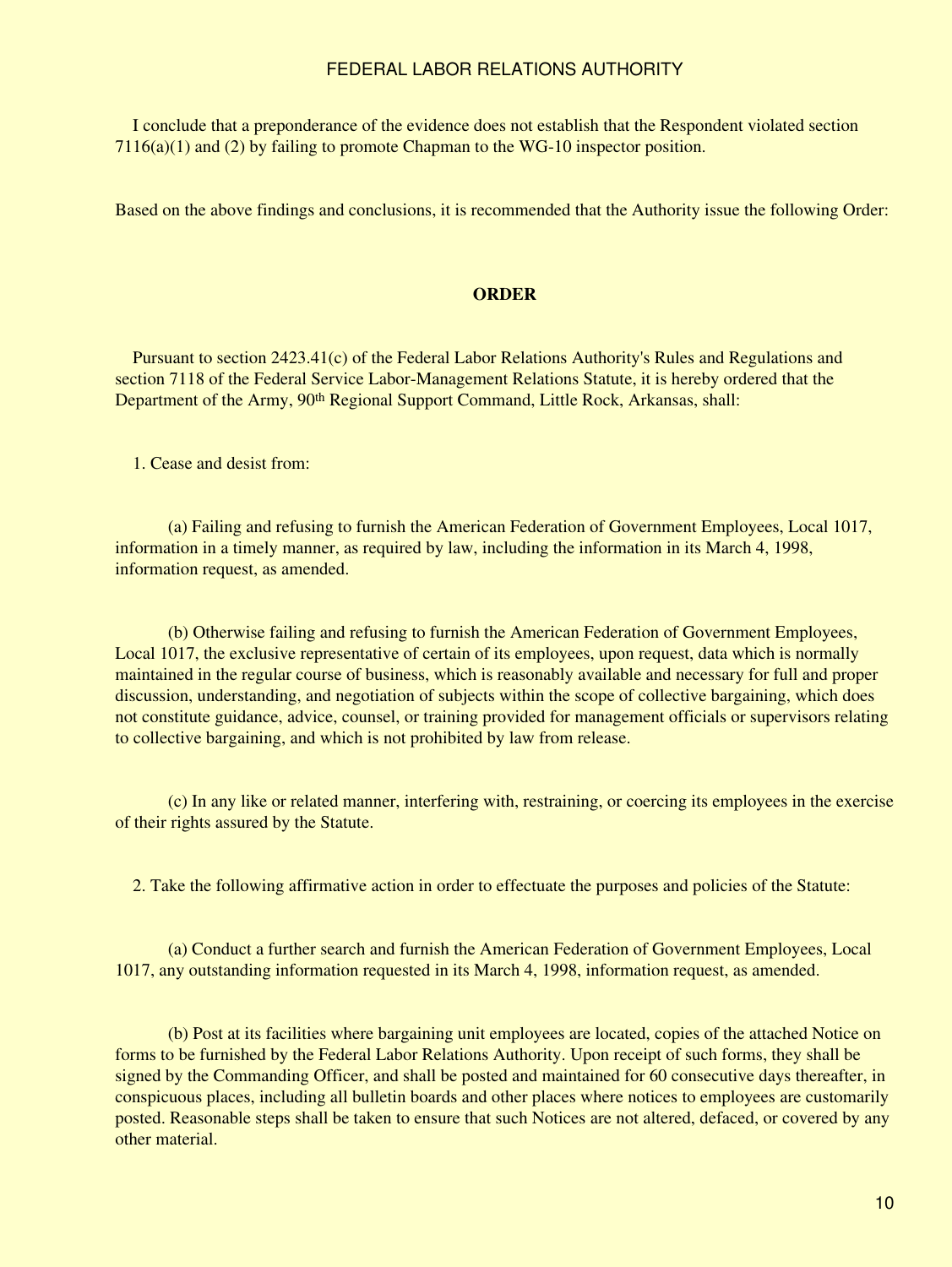(c) Pursuant to section 2423.41(e) of the Authority's Rules and Regulations, notify the Regional Director, Dallas Regional Office, Federal Labor Relations Authority, in writing, within 30 days from the date of this Order, as to what steps have been taken to comply herewith.

3. The Complaint in Case No. DA-CA-80370 is dismissed.

Issued, Washington, DC, July 9, 1999.

### GARVIN LEE OLIVER

Administrative Law Judge

### NOTICE TO ALL EMPLOYEES

 $\mathcal{L}_\text{max}$  , and the contract of the contract of the contract of the contract of the contract of the contract of the contract of the contract of the contract of the contract of the contract of the contract of the contr

## POSTED BY ORDER OF THE

### FEDERAL LABOR RELATIONS AUTHORITY

The Federal Labor Relations Authority has found that the Department of the Army, 90<sup>th</sup> Regional Support Command, Little Rock, Arkansas, has violated the Federal Service Labor-Management Relations Statute, and has ordered us to post and abide by this Notice.

### **WE HEREBY NOTIFY OUR EMPLOYEES THAT**:

WE WILL NOT fail and refuse to furnish the American Federation of Government Employees, Local 1017, information in a timely manner as required by law, including the information in its March 4, 1998, information request, as amended.

WE WILL NOT otherwise fail and refuse to furnish the American Federation of Government Employees, Local 1017, the exclusive representative of certain of our employees, upon request, data which is normally